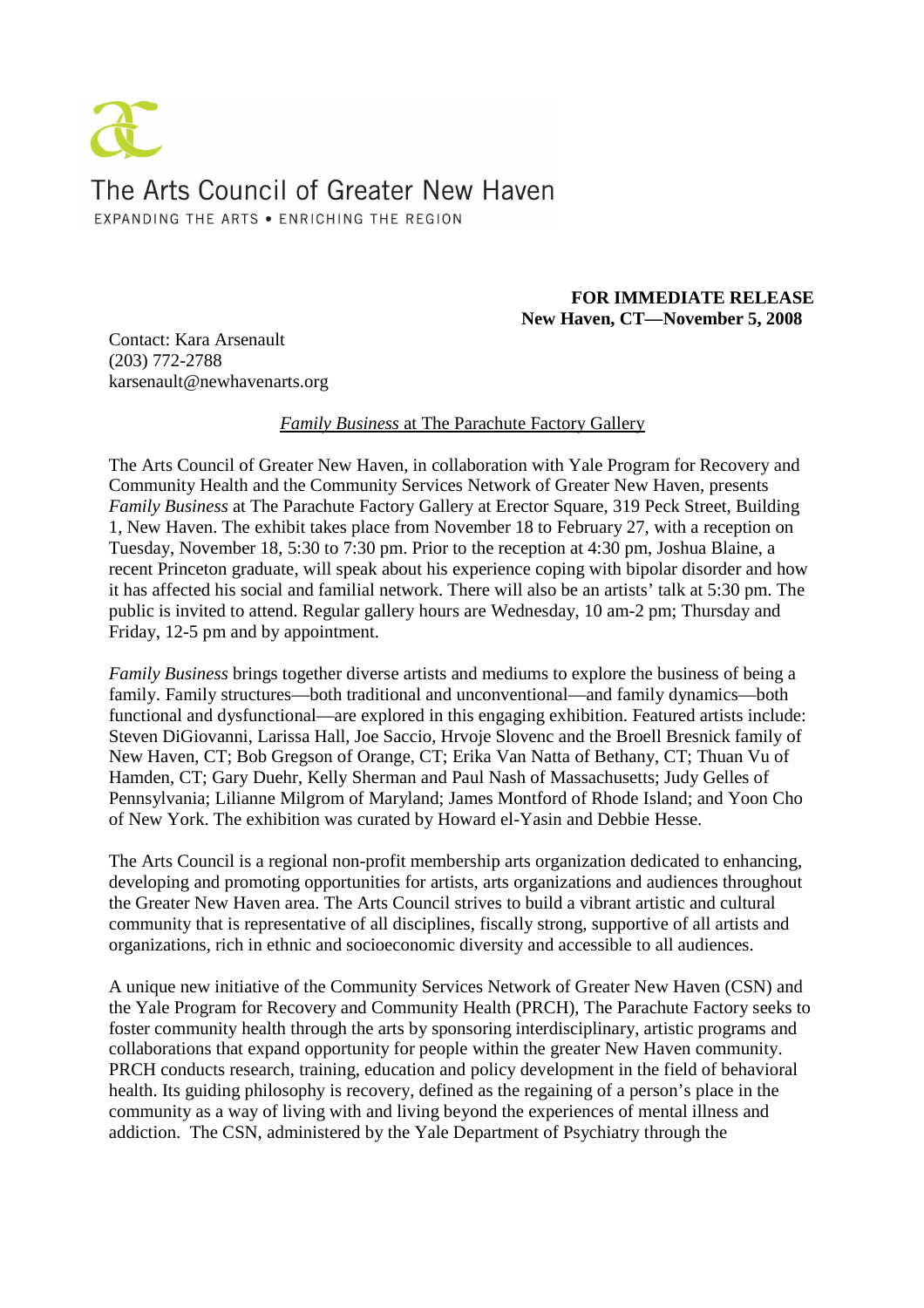# The Arts Council of Greater New Haven EXPANDING THE ARTS . ENRICHING THE REGION

Connecticut Mental Health Center, is a consortium of 18 community-based organizations that provide a variety of behavioral health services to people throughout the greater New Haven area. The mission of the CSN is to help families and individuals enjoy meaningful and satisfying lives through the coordination of recovery-oriented clinical, housing, social rehabilitation, vocational, and other services.

For further information about this exhibition, please call the Arts Council at 203-772-2788.

###

### **Description of Work**

#### *Family Business Part 1*

Notions of what an ideal family might look like are seen in **Yoon Cho's** "Nuclear Family Project," a series of photographs that show two individuals working together to build a new identity as a unit. In these photographs, silhouettes of an imaginary baby are superimposed over the artist's "pre-baby" suburban life. In contrast, **Judy Gelles's** black and white photo series "Family Portrait," capture the messy reality of daily family life—dirty diapers, dirty dishes, potty training—moments not usually found in the typical family album. **James Montford**'s video "Wife" is about the person we marry, and the union and confluence of family and identity. Montford's family is white, black and Native American.

Gender and role stereotypes are confronted in works by **Lilianne Milgrom** and **Hrvoje Slovenc**. Slovenc reconstructs Victorian-era portraits, substituting same-sex couples for their heterosexual counterparts. Lilianne Milgrom gives us a glimpse of a seemingly cohesive traditional family, yet they are untraditional in appearance—sexy, relaxed, hip and synchronized in movement.

**Gary Duehr** and **Thuan Vu** explore memory and distortion in their work. Duehr, in his photographic series *Fracture,* questions our memory of events within a family, in his "autobiographical fiction" displayed in gold frames*.* Trompe l'oeil cracks in the glass, interrupting intact faces beneath, beg the question 'are these fissures in memory, or within the family itself.' Thuan Vu creates large scale "faux ancestral" paintings of family members based on a traditional Vietnamese technique, *ve voi bot*. Deliberately out of focus and without detail, they seek to capture the idea of losing a memory of a person.

Expressions of familial affection and devotion are noted in works by **Joe Saccio**, **Paul Nash** and **Steven DiGiovanni**. Joe Saccio commemorates family events—prom night, birthdays—by creating sculptural objects that he gives to family members to mark their significance. These artifacts are representations of expressions of love and exchange within a family. **Paul Nash** captures "snapshots" of his infant son daily in a video documentation that condenses four years of face shots into a two minute piece that is updated daily. Steven DiGiovanno's large scale